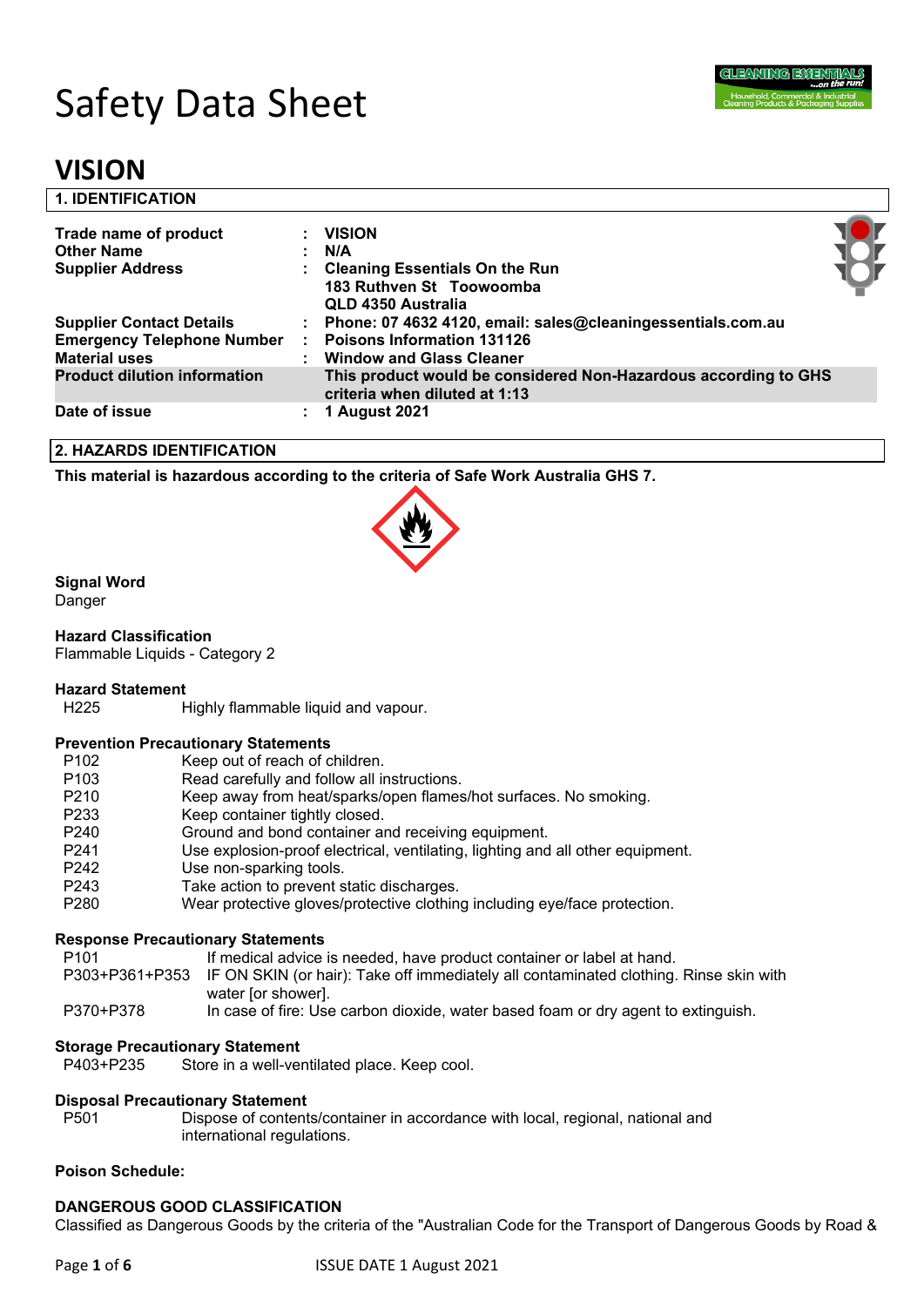Rail" and the "New Zealand NZS5433: Transport of Dangerous Goods on Land".

#### **Dangerous Goods Class:** 3

#### **3. COMPOSITION INFORMATION**

| <b>CHEMICAL ENTITY</b>                                   | CAS NO  | <b>PROPORTION</b>     |  |
|----------------------------------------------------------|---------|-----------------------|--|
| 2-Propanol<br>Ingredients determined to be Non-Hazardous | 67-63-0 | $30 - 60%$<br>Balance |  |
|                                                          |         | 100%                  |  |

#### **4. FIRST AID MEASURES**

If poisoning occurs, contact a doctor or Poisons Information Centre (Phone Australia 131 126, New Zealand 0800 764 766).

**Inhalation:** Remove victim from exposure - avoid becoming a casualty. Remove contaminated clothing and loosen remaining clothing. Allow patient to assume most comfortable position and keep warm. Keep at rest until fully recovered. Seek medical advice if effects persist.

**Skin Contact:** If skin or hair contact occurs, remove contaminated clothing and flush skin and hair with running water. If swelling, redness, blistering or irritation occurs seek medical assistance. For gross contamination, immediately drench with water and remove clothing. Continue to flush skin and hair with plenty of water (and soap if material is insoluble). For skin burns, cover with a clean, dry dressing until medical help is available. If blistering occurs, do NOT break blisters. If swelling, redness, blistering, or irritation occurs seek medical assistance.

**Eye contact:** If in eyes wash out immediately with water. In all cases of eye contamination it is a sensible precaution to seek medical advice.

**Ingestion:** Rinse mouth with water. If swallowed, do NOT induce vomiting. Give a glass of water to drink. Never give anything by the mouth to an unconscious patient. If vomiting occurs give further water. Seek medical advice.

**PPE for First Aiders:** Wear gloves, safety glasses. Available information suggests that gloves made from should be suitable for intermittent contact. However, due to variations in glove construction and local conditions, the user should make a final assessment. Always wash hands before smoking, eating, drinking or using the toilet. Wash contaminated clothing and other protective equipment before storing or re-using.

**Notes to physician:** Treat symptomatically.

#### **5. FIRE FIGHTING MEASURES**

#### **Hazchem Code:** •3YE

**Suitable extinguishing media:** If material is involved in a fire use alcohol resistant foam or dry agent (carbon dioxide, dry chemical powder).

**Specific hazards:** Highly flammable liquid and vapour. May form flammable vapour mixtures with air. Flameproof equipment necessary in area where this chemical is being used. Nearby equipment must be earthed. Electrical requirements for work area should be assessed according to AS3000. Vapour may travel a considerable distance to source of ignition and flash back. Avoid all ignition sources. All potential sources of ignition (open flames, pilot lights, furnaces, spark producing switches and electrical equipment etc) must be eliminated both in and near the work area. Do NOT smoke.

**Fire fighting further advice:** Heating can cause expansion or decomposition leading to violent rupture of containers. If safe to do so, remove containers from path of fire. Keep containers cool with water spray. On burning or decomposing may emit toxic fumes. Fire fighters to wear self-contained breathing apparatus and suitable protective clothing if risk of exposure to vapour or products of combustion or decomposition.

#### **6. ACCIDENTAL RELEASE MEASURES**

#### **SMALL SPILLS**

Wear protective equipment to prevent skin and eye contamination. Avoid inhalation of vapours or dust. Wipe up with absorbent (clean rag or paper towels). Collect and seal in properly labelled containers or drums for disposal. **LARGE SPILLS**

If safe to do so, shut off all possible sources of ignition. Clear area of all unprotected personnel. Slippery when spilt. Avoid accidents, clean up immediately. Wear protective equipment to prevent skin and eye contamination and the inhalation of vapours. Work up wind or increase ventilation. Contain - prevent run off into drains and waterways. Use absorbent (soil, sand or other inert material). Use a spark-free shovel. Collect and seal in properly labelled containers or drums for disposal. If contamination of crops, sewers or waterways has occurred advise local emergency services. **Dangerous Goods - Initial Emergency Response Guide No:** 14

#### **7. HANDLING AND STORAGE**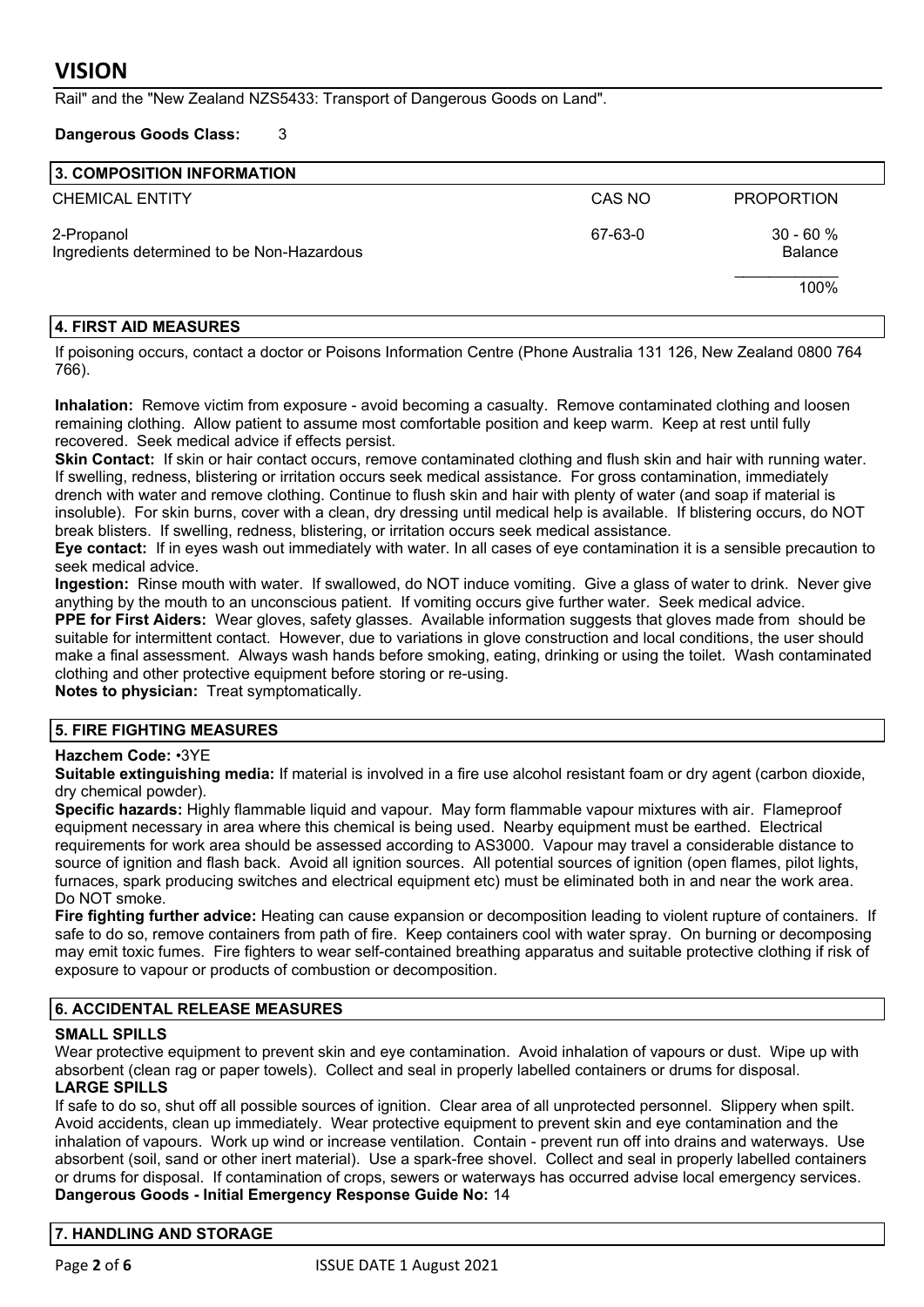### **VISION**

**Handling:** Avoid eye contact and repeated or prolonged skin contact. Avoid inhalation of vapour, mist or aerosols. **Storage:** Store in a cool, dry, well-ventilated place and out of direct sunlight. Store away from foodstuffs. Store away from incompatible materials described in Section 10. Store away from sources of heat and/or ignition. Keep container standing upright. Keep containers closed when not in use - check regularly for leaks.

This material is classified as a Class 3 Flammable Liquid as per the criteria of the "Australian Code for the Transport of Dangerous Goods by Road & Rail" and/or the "New Zealand NZS5433: Transport of Dangerous Goods on Land" and must be stored in accordance with the relevant regulations.

#### **8. EXPOSURE CONTROLS / PERSONAL PROTECTION**

**National occupational exposure limits:** 

|                   | TWA |       | <b>STEL</b> |       | <b>NOTICES</b> |
|-------------------|-----|-------|-------------|-------|----------------|
|                   | ppm | mq/m3 | ppm         | mq/m3 |                |
| Isopropyl alcohol | 400 | 983   | 500         | 1230  | $\blacksquare$ |

As published by Safe Work Australia.

TWA - The time-weighted average airborne concentration over an eight-hour working day, for a five-day working week over an entire working life.

STEL (Short Term Exposure Limit) - the average airborne concentration over a 15 minute period which should not be exceeded at any time during a normal eight-hour workday.

These Exposure Standards are guides to be used in the control of occupational health hazards. All atmospheric contamination should be kept to as low a level as is workable. These exposure standards should not be used as fine dividing lines between safe and dangerous concentrations of chemicals. They are not a measure of relative toxicity.

If the directions for use on the product label are followed, exposure of individuals using the product should not exceed the above standard. The standard was created for workers who are routinely, potentially exposed during product manufacture.

**Biological Limit Values:** As per the "National Model Regulations for the Control of Workplace Hazardous Substances (Safe Work Australia)" the ingredients in this material do not have a Biological Limit Allocated.

**Engineering Measures:** Ensure ventilation is adequate to maintain air concentrations below Exposure Standards. Use only in well ventilated areas. Use with local exhaust ventilation or while wearing appropriate respirator.

**Personal Protection Equipment:** GLOVES, SAFETY GLASSES.

Personal protective equipment (PPE) must be suitable for the nature of the work and any hazard associated with the work as identified by the risk assessment conducted.

Wear gloves, safety glasses. Available information suggests that gloves made from should be suitable for intermittent contact. However, due to variations in glove construction and local conditions, the user should make a final assessment. Always wash hands before smoking, eating, drinking or using the toilet. Wash contaminated clothing and other protective equipment before storing or re-using.

**Hygiene measures:** Keep away from food, drink and animal feeding stuffs. When using do not eat, drink or smoke. Wash hands prior to eating, drinking or smoking. Avoid contact with clothing. Avoid eye contact and repeated or prolonged skin contact. Avoid inhalation of vapour, mist or aerosols. Ensure that eyewash stations and safety showers are close to the workstation location.

#### **9. PHYSICAL AND CHEMICAL PROPERTIES**

| Form:   | Liquid  |
|---------|---------|
| Colour: | Blue    |
| Odour:  | Solvent |

**Solubility:**<br> **Specific Gravity:**<br>
Completly soluble in water<br>
0.90 - 1.00 **Specific Gravity: Flash Point (°C):** 19 **Boiling Point/Range (°C):** 100 (approx) **pH:** 7.5 - 8.5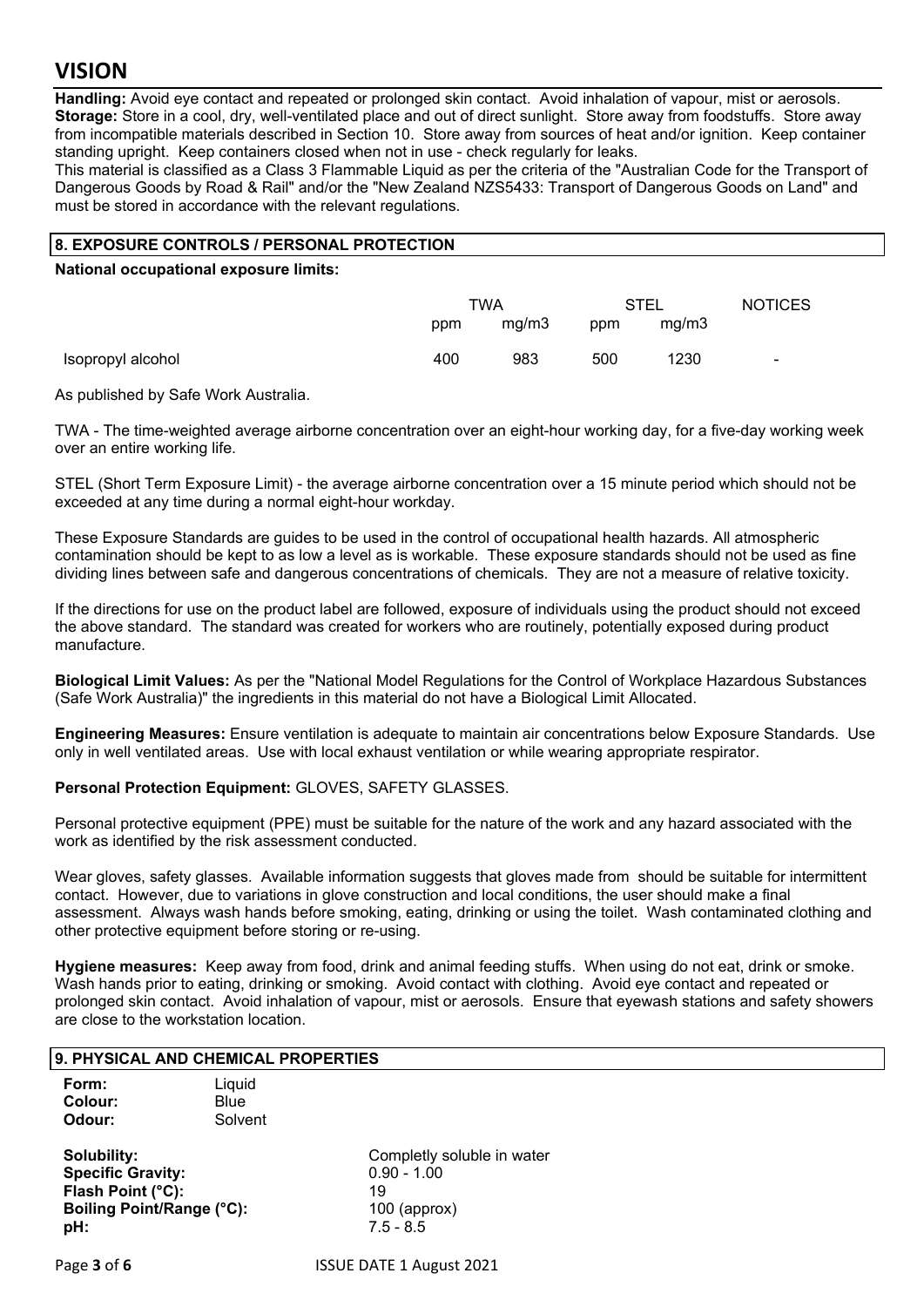(Typical values only - consult specification sheet)  $N Av = Not available$ ,  $N App = Not applicable$ 

#### **10. STABILITY AND REACTIVITY**

**Chemical stability:** This material is thermally stable when stored and used as directed.

**Conditions to avoid:** Elevated temperatures and sources of ignition.

**Incompatible materials:** Oxidising agents.

**Hazardous decomposition products:** Oxides of carbon and nitrogen, smoke and other toxic fumes.

**Hazardous reactions:** No known hazardous reactions.

#### **11. TOXICOLOGICAL INFORMATION**

No adverse health effects expected if the product is handled in accordance with this Safety Data Sheet and the product label. Symptoms or effects that may arise if the product is mishandled and overexposure occurs are:

#### **Acute Effects**

**Inhalation:** Material may be an irritant to mucous membranes and respiratory tract. **Skin contact:** Contact with skin may result in irritation. **Ingestion:** Swallowing can result in nausea, vomiting and irritation of the gastrointestinal tract. **Eye contact:** May be an eye irritant.

#### **Acute toxicity**

**Inhalation:** This material has been classified as not hazardous for acute inhalation exposure. Acute toxicity estimate (based on ingredients):  $LC_{50}$  > 20.0 mg/L for vapours or  $LC_{50}$  > 5.0 mg/L for dust and mist.

**Skin contact:** This material has been classified as not hazardous for acute dermal exposure. Acute toxicity estimate (based on ingredients):  $LD_{50}$  > 2,000 mg/Kg bw

**Ingestion:** This material has been classified as not hazardous for acute ingestion exposure. Acute toxicity estimate (based on ingredients):  $LD_{50}$  > 2,000 mg/Kg bw

**Corrosion/Irritancy:** Eye: this material has been classified as not corrosive or irritating to eyes. Skin: this material has been classified as not corrosive or irritating to skin.

**Sensitisation:** Inhalation: this material has been classified as not a respiratory sensitiser. Skin: this material has been classified as not a skin sensitiser.

**Aspiration hazard:** This material has been classified as not an aspiration hazard.

**Specific target organ toxicity (single exposure):** This material has been classified as not a specific hazard to target organs by a single exposure.

#### **Chronic Toxicity**

**Mutagenicity:** This material has been classified as not a mutagen.

**Carcinogenicity:** This material has been classified as not a carcinogen.

**Reproductive toxicity (including via lactation):** This material has been classified as not a reproductive toxicant. **Specific target organ toxicity (repeat exposure):** This material has been classified as not a specific hazard to target organs by repeat exposure.

#### **12. ECOLOGICAL INFORMATION**

Avoid contaminating waterways.

**Acute aquatic hazard:** This material has been classified as not hazardous for acute aquatic exposure. Acute toxicity estimate (based on ingredients): > 100 mg/L

**Long-term aquatic hazard:** This material has been classified as not hazardous for chronic aquatic exposure. Nonrapidly or rapidly degradable substance for which there are adequate chronic toxicity data available OR in the absence of chronic toxicity data, Acute toxicity estimate (based on ingredients): >100 mg/L, where the substance is not rapidly degradable and/or BCF < 500 and/or  $log K_{ow}$  < 4.

**Ecotoxicity:** No information available. **Persistence and degradability:** No information available. **Bioaccumulative potential:** No information available. **Mobility:** No information available.

#### **13. DISPOSAL CONSIDERATIONS**

Persons conducting disposal, recycling or reclamation activities should ensure that appropriate personal protection equipment is used, see "Section 8. Exposure Controls and Personal Protection" of this SDS.

If possible material and its container should be recycled. If material or container cannot be recycled, dispose in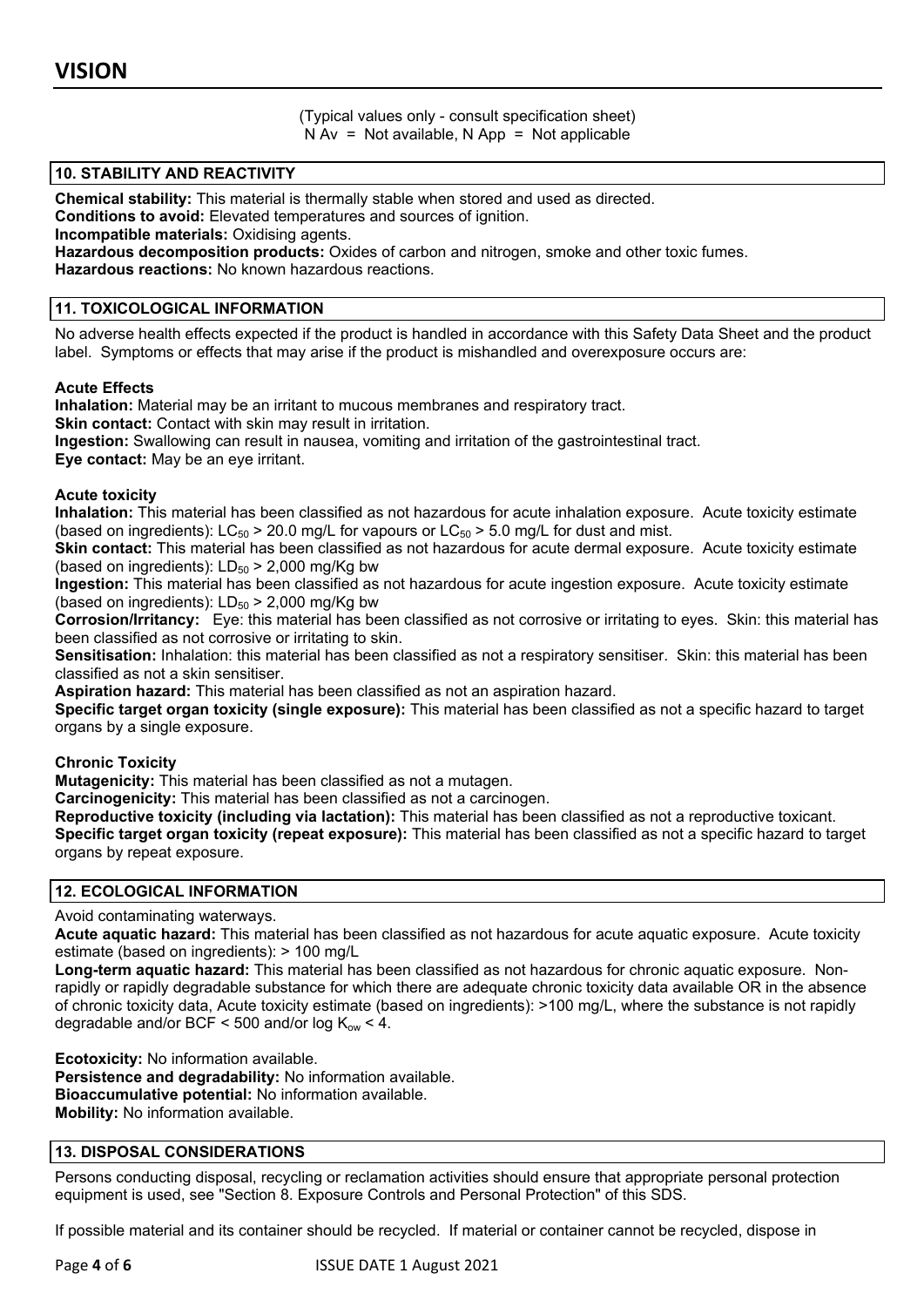accordance with local, regional, national and international Regulations.

#### **14. TRANSPORT INFORMATION**

#### **ROAD AND RAIL TRANSPORT**

Classified as Dangerous Goods by the criteria of the "Australian Code for the Transport of Dangerous Goods by Road & Rail" and the "New Zealand NZS5433: Transport of Dangerous Goods on Land".

|                                     | LIQUID                                                   |  |  |
|-------------------------------------|----------------------------------------------------------|--|--|
| UN No:                              | 1993                                                     |  |  |
| <b>Dangerous Goods Class:</b>       | 3                                                        |  |  |
| <b>Packing Group:</b>               | Ш                                                        |  |  |
| <b>Hazchem Code:</b>                | $\cdot$ 3YE                                              |  |  |
| <b>Emergency Response Guide No:</b> | 14                                                       |  |  |
| <b>Limited Quantities</b>           | 1 <sub>L</sub>                                           |  |  |
| <b>Proper Shipping Name:</b>        | FLAMMABLE LIQUID, N.O.S. (CONTAINS ISOPROPYL<br>ALCOHOL) |  |  |

**Segregation Dangerous Goods:** Not to be loaded with explosives (Class 1), flammable gases (Class 2.1), if both are in bulk, toxic gases (Class 2.3), spontaneously combustible substances (Class 4.2), oxidising agents (Class 5.1), organic peroxides (Class 5.2), toxic substances (Class 6.1), infectious substances (Class 6.2) or radioactive substances (Class 7). Exemptions may apply.

#### **MARINE TRANSPORT**

Classified as Dangerous Goods by the criteria of the International Maritime Dangerous Goods Code (IMDG Code) for transport by sea. This material is classified as a Marine Pollutant (P) according to the International Maritime Dangerous Goods Code.



| UN No:                       | 1993                                                     |
|------------------------------|----------------------------------------------------------|
| Dangerous Goods Class:       | 3                                                        |
| <b>Packing Group:</b>        |                                                          |
| <b>Proper Shipping Name:</b> | FLAMMABLE LIQUID, N.O.S. (CONTAINS ISOPROPYL<br>ALCOHOL) |

#### **AIR TRANSPORT**

Classified as Dangerous Goods by the criteria of the International Air Transport Association (IATA) Dangerous Goods Regulations for transport by air.



**UN No:** 1993 **Dangerous Goods Class:** 3 **Packing Group:** II

**Proper Shipping Name:** FLAMMABLE LIQUID, N.O.S. (CONTAINS ISOPROPYL ALCOHOL)

Page **5** of **6** ISSUE DATE 1 August 2021